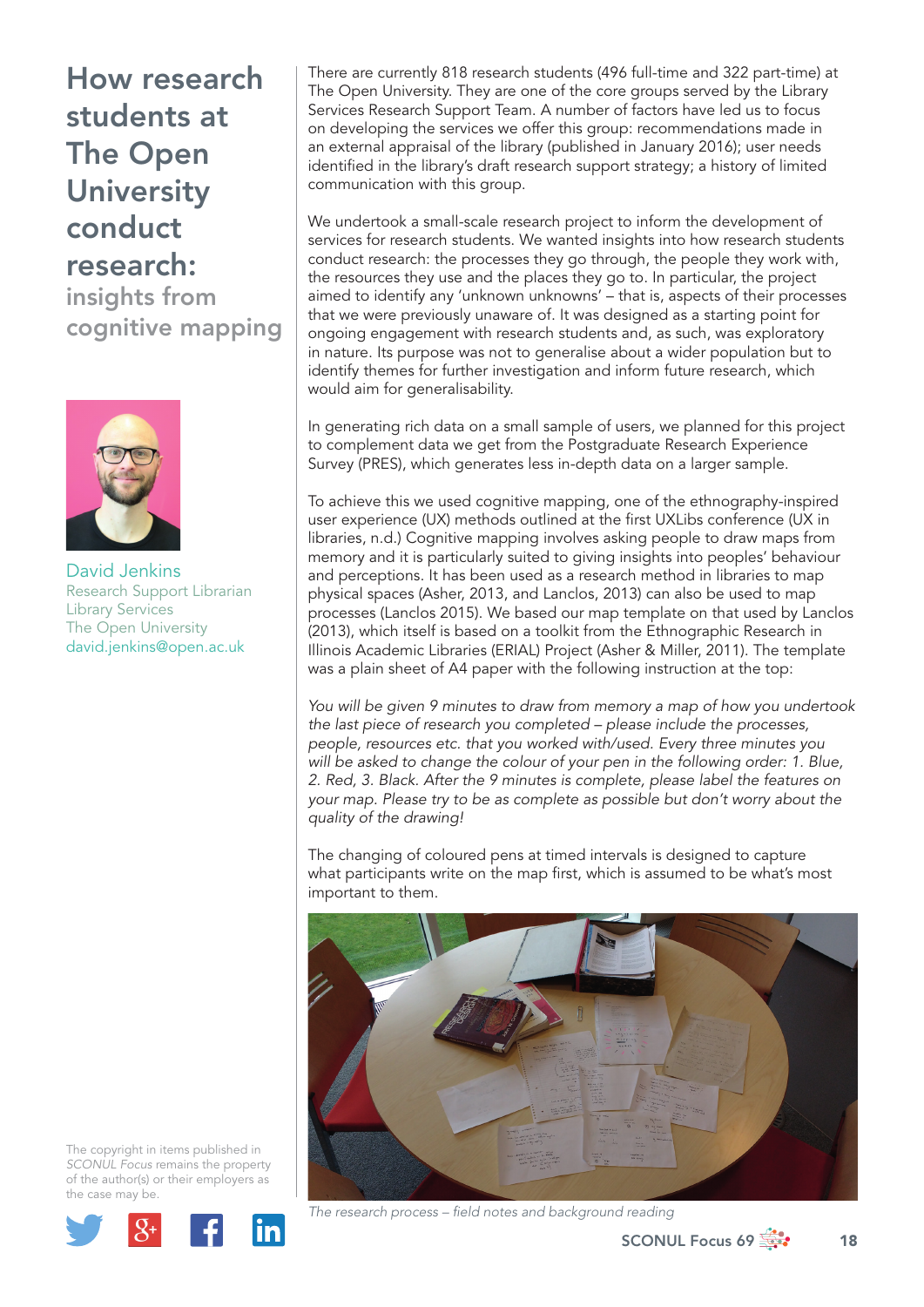insights from cognitive mapping A brief, unstructured interview followed the mapping in order to pursue any themes or ideas that emerged. This method was identified as appropriate because it allows interviewees to speak their minds and facilitates discovery (Denscombe, 2003). Interview data were captured in the form of field notes, based on best practice identified by Mills and Morton (Mills & Morton, 2013). This method limited the amount of data captured but reduced how long it took transcribe the interviews. The choice of this method reflects efforts to manage the amount of staff time spent on the project.

Cognitive mapping can be undertaken relatively quickly. We hoped this would make recruiting participants easier, as we would require less of their time, as well as saving staff time. We undertook the mapping and interviewed one participant at a time and face to face, spending approximately thirty minutes with each person.

There were thirteen participants, who were all based on campus. In terms of the faculty they belong to, seven were from Science, Technology, Engineering and Mathematics (STEM), three were from Wellbeing, Education and Language Studies (WELS) and three were from the Institute of Educational Technology (IET). The Faculty of Arts and Social Sciences (FASS) and the Faculty of Business and Law (FBL) were not represented.

We were aware of the limits of such a small sample in terms of generalisability, but this was in keeping with the purpose of the research. Furthermore, it may be appropriate to compare data gathered with that from other research (be it existing research or future research) to corroborate identified themes.

All participants were offered a voucher for an online retailer on completion of the mapping and interview.

Data from the maps and interviews were segmented, typed up, coded and thematically analysed based on the simple approaches propounded by Denscombe (2003) and Creswell (2003), with techniques adapted from Guest *et al*. (Guest *et al*. 2012). This approach was adopted in an attempt to balance methodological rigour with the time constraints of day-to-day work commitments. Additionally, a simple quantitative analysis of the codes gave insight into their frequency, which fed into evaluation of their significance and development of themes.

Our findings were as follows:

- Literature reviews were the most mentioned part of the research process:
	- Eight participants experienced difficulties relating to their literature review, including not being able to access literature they needed, not having good search skills and feeling overwhelmed by the amount of literature.
	- Four participants reported that they had no problem with the mechanics of finding literature. However, it has to be remembered this is only one part of the literature review process - one of these participants still struggled to process the literature they had found.
	- Interestingly, the STEM students did not usually mention literature searching without being prompted even though they were amongst the most extensive users of it – they focused more on their lab or fieldwork.
- Support from supervisors is really important and encompasses numerous areas:
	- All participants mentioned the support they got from their supervisor.
	- There were more mentions of positive experiences with supervisors

The copyright in items published in *SCONUL Focus* remains the property of the author(s) or their employers as the case may be.

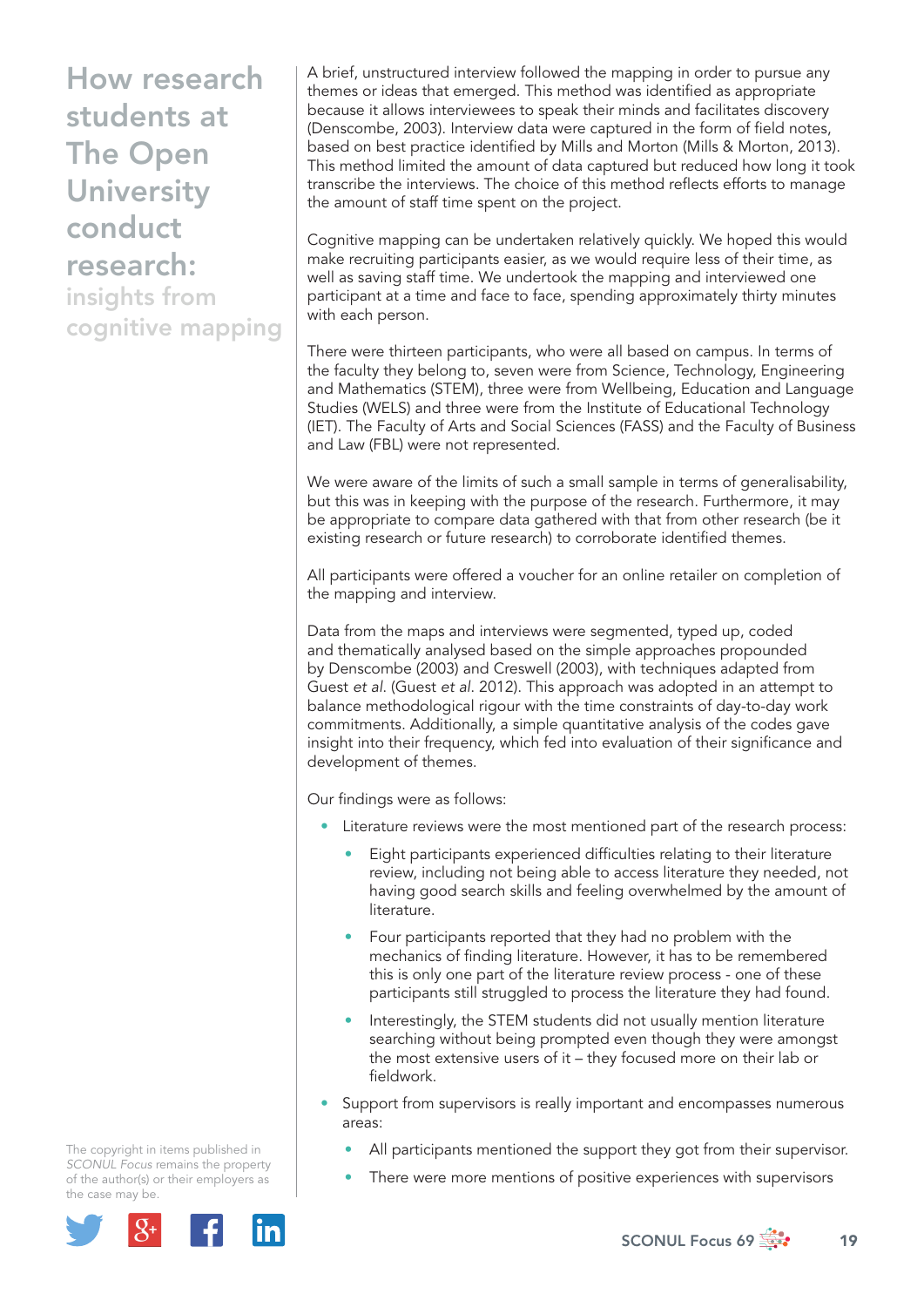insights from cognitive mapping than negative, but it is undoubtedly a mixed picture – some students reported significant differences of opinion with their supervisors, which adversely affected their research.

- Research students received supervisor support regarding various issues, including research methods, research data, fieldwork and literature reviews.
- There were more instances of negative feedback about the library than positive:
	- Negative feedback focused on perceived lack of access to required e-resources, library e-resources having complicated interfaces, out-of-date print stock, problems with our document delivery and inter-library loans service, the fact that there are no recalls on print materials and that library training is too generic and not hands-on.
	- Positive feedback focused on problem-free access to e-resources, staff manner and communication and good experiences of our document delivery and inter-library loans service.
	- Interestingly, participants had a good understanding of what services we provide, why we provide them and what factors restrict our services.
- Library print resources were mentioned almost as much as electronic resources:
	- This suggests that print still has a significant role for these students.
	- Mentions of both e-resources and print resources were very mixed, with no significant themes emerging beyond those mentioned above.
- Most participants use Google Scholar as their primary (or one of their primary) means of finding literature:
	- Reasons for using Google Scholar included the fact that it provides a good user experience, allows them to find and access articles.
	- There was some negative comparison of library resources to Google Scholar in terms of usability.
- There is some significant use of non-Library Services resources:
	- Six participants talked about how they used information services provided by other sources, including sourcing literature via peers, using other libraries and using methods that might violate copyright and licensing agreements (Sci-Hub, peer-to-peer file-sharing systems and sharing via Facebook).
	- Some of this was by chance or from personal preference, but a significant amount was prompted by dissatisfaction with Library Services (e.g. not being able to find material they need or being unhappy with the time required for document delivery and interlibrary loans).

As a result of these findings, we

- have begun communicating findings to library staff via a senior managers' meeting, an open staff development session and meetings with relevant teams. This is being done in order to engage colleagues with the findings and to inform discussions about how Library Services as a whole can meet research students' needs.
- have founded a research student forum and used findings to inform the first meeting.
	- We did an activity to learn more about their literature search/ review processes.

The copyright in items published in *SCONUL Focus* remains the property of the author(s) or their employers as the case may be.

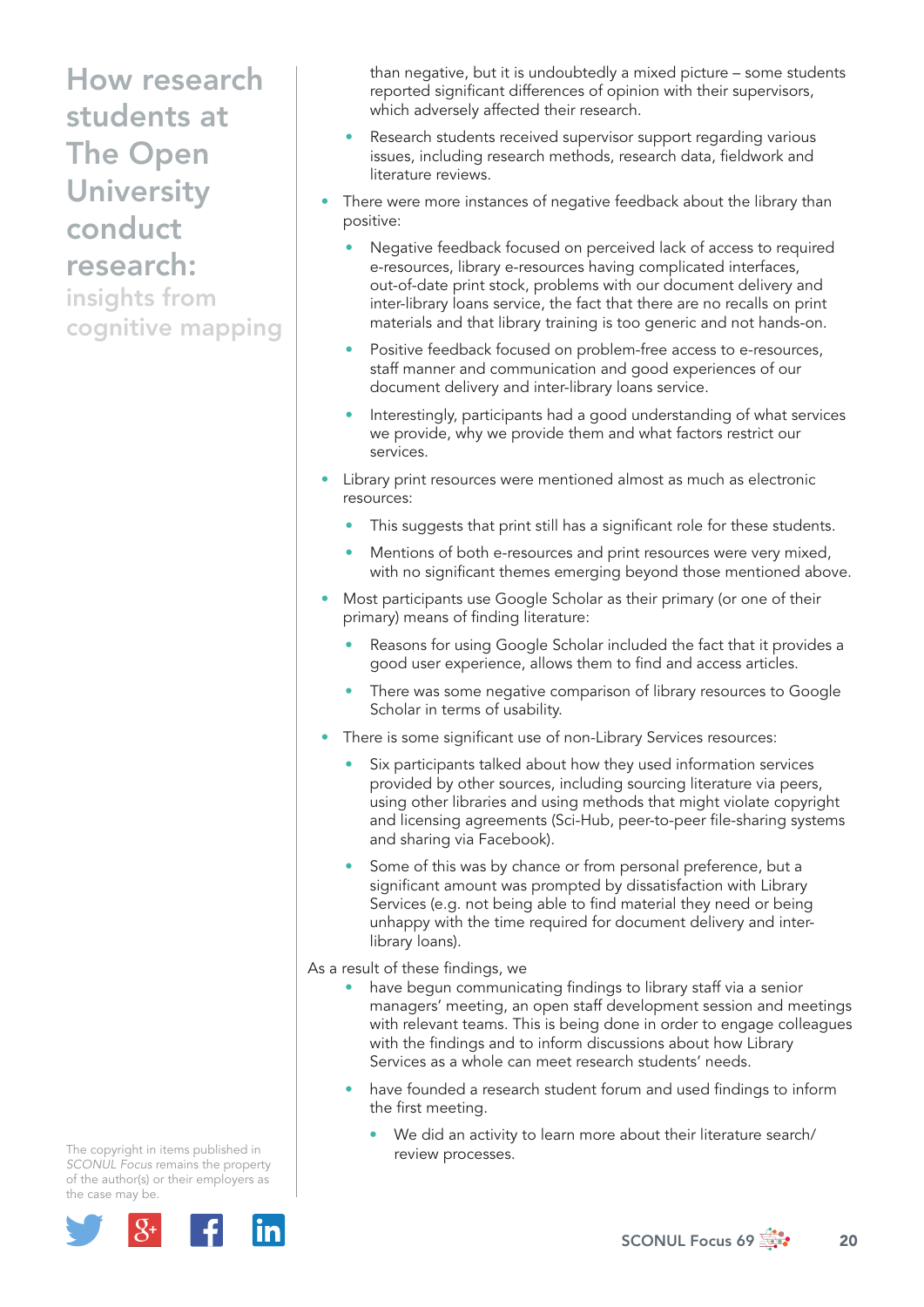insights from cognitive mapping

- shall continue our investigations into:
	- developing a print collection of research methods books
	- reviewing recalls on print books.
- shall develop a plan for raising awareness of library resources and helping students overcome any access issues.
- shall develop a plan for liaising with supervisors.
- shall use identified themes to inform future research on and engagement with research students.

We found that cognitive mapping was easy to undertake and led to insightful data. One participant fed back that the timed element made it feel like an exam but that changing coloured pens at timed intervals helped them talk through their map afterwards. Otherwise, the changing of pens was of limited use in this project, because most of our participants mapped their research projects chronologically, so the colours capture what happened first in their project rather than what was most important.

There were issues with one participant's handwriting, which was illegible in some parts and reduced the usefulness of their map. We shall investigate whether there is any appropriate means of addressing this, or whether it just has to be treated as an inherent risk of the method.

We also learned that incentives were important to the students – a number were very keen to get their vouchers – as was anonymity. The guarantee of anonymity was communicated in the consent process, but we shall emphasise it at the beginning of any future interviews.

Segmentation of data was challenging in terms of deciding what constituted a unit of meaning, and coding data was time-consuming, but these issues are normal, and guidance from research methods literature helped resolve them. What's more, the application of these methods increased the value of the data and our understanding of research students.

One of the biggest lessons learned relates to consent for the sharing and reuse of the research data. We are unable to share any text or images from the research data outside The Open University as we did not originally intend to disseminate the research more widely and did not factor it in to our consent forms. We are very keen to be able to share our data more widely in future and shall adapt our approach accordingly.

## **Notes**

 Asher, A. 2013. Coding library cognitive maps [online]. Available from: http:// www.andrewasher.net/BiblioEthnoHistorioGraphy/coding-library-cognitive-maps/ [accessed 17 March 2017]

 Asher, A. & Miller, S. 2011. So you want to do anthropology in your library? or A practical guide to ethnographic research in academic libraries [online]. Available from: http://www.erialproject.org/wp-content/uploads/2011/03/Toolkit-3.22.11.pdf [Accessed March 28, 2017]

 Creswell, J.W. (2003). Research design: qualitative, quantitative, and mixed method approaches, 2nd edn, Thousand Oaks, California. SAGE Publications Ltd

 Denscombe, M. (2003). The good research guide : for small-scale social research projects, 2nd edn, Maidenhead. Open University Press

 Guest, G., MacQueen, K.M. & Namey, E.E. (2012). Applied thematic analysis. London. SAGE Publications Ltd

 Lanclos, D. 2013. Playing with cognitive mapping [online]. Available from: http:// atkinsanthro.blogspot.co.uk/2013/11/playing-with-cognitive-mapping.html [accessed 17 March 2017]